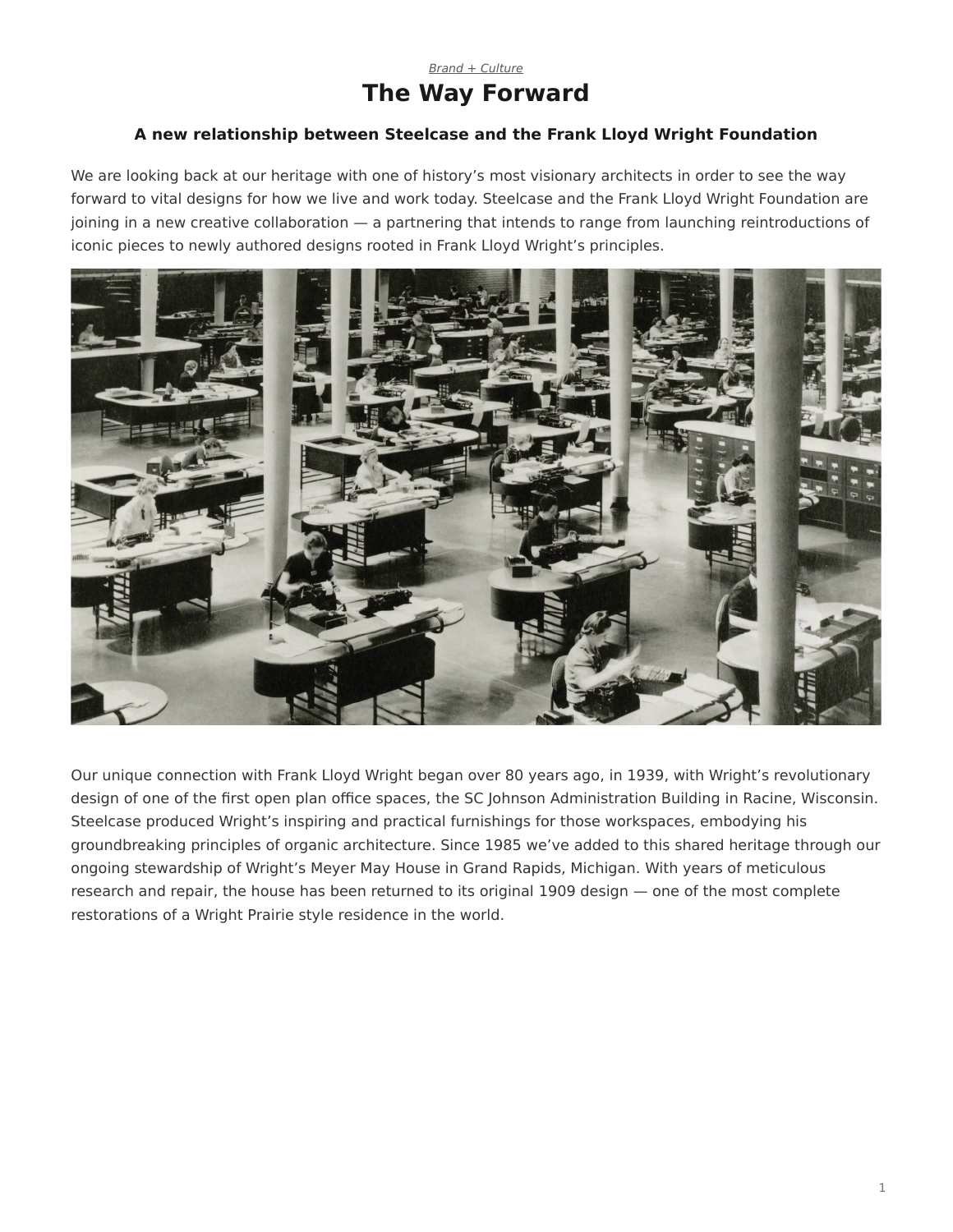

Now, we're looking ahead to continue Wright's legacy through an expansive new relationship with the Frank Lloyd Wright Foundation. We're drawing on the Foundation's Archives and Wright's design principles for aspiration and inspiration, to create ongoing collections of fine Frank Lloyd Wright-inspired furnishings, and to come, textiles and wall coverings, that evolve from the legendary to the unexpected. As we **revisit**, **reintroduce**, **and reinterpret** Wright's work for the world he envisioned, we believe there's never been a more meaningful time to draw from a master who was always ahead of his time.

## **"The present is the ever moving shadow that divides yesterday from tomorrow. In that lies hope."**

## **FRANK LLOYD WRIGHT**

We're honored to be stewards of Wright's ideas as we apply his original principles — bringing his vision of the relationships between people, nature and place to life, and championing his belief in an architecture for better living that helps to shape our collective future.

This fall we will launch the first product line cultivated from our new relationship - [the Frank Lloyd Wright](https://www.steelcase.com/flwcollection/) [Racine Collection by Steelcase](https://www.steelcase.com/flwcollection/). Reflecting our common ground, this debut will include pieces that are both **reintroductions** and **reinterpretations** of the original furniture from the SC Johnson Administration Building.